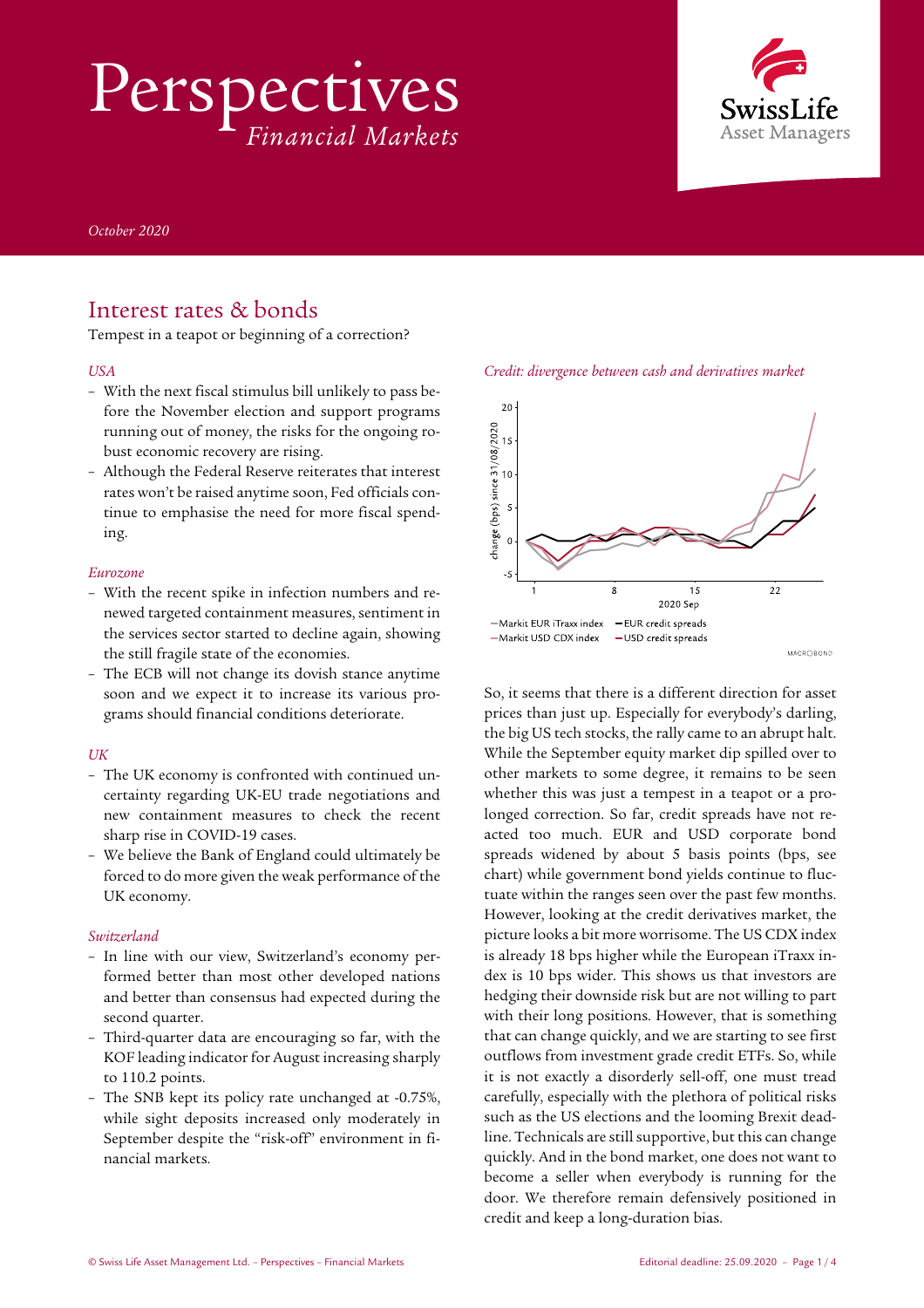# **Equities**

How to prepare for the risks around the US election?

### *USA*

- September was the first month since March 2020 with a negative performance of the S&P 500. Notably, information technology ("tech") stocks strongly underperformed the broad market, which reversed the outperformance of US equities vs. other regions during September.
- Idiosyncratic company news, a growing divergence between very strong equity markets and an economy still confronted with underutilised capacities as well as risks related to US elections might have contributed to profit-taking in September. We expect markets to trend sideways ahead of the elections.

### *Eurozone*

- News about rising infection rates and new targeted containment measures, mostly in large European cities, weighed on Eurozone equities. But overall, Eurozone equities performed less negatively than US equities.
- Whether or not Eurozone equities will outperform US equities going forward will very much depend on one's view on the tech sector, which has a disproportionately higher weight in US indices.

### $I$ *IK*

- At the time of writing, UK equities posted a slightly less negative performance in September than global equities. Nevertheless, challenges abound. The recovery of the UK economy is still fragile and the uncertainty regarding EU-UK negotiations remains high, especially after the government's launch of the Internal Market Bill which increased tensions between the parties.
- We keep a cautious view on UK equities, as we think that both the economic and political risks are not fully discounted in current valuations of UK equities.

### *Switzerland*

- Even though the Swiss equity market lost momentum, it was the clear outperformer in the month of September and remains one of the strongest markets year-to-date.
- The economic backdrop for Swiss equities remains more favourable than elsewhere. The Swiss economy was hit much less by the crisis than its neighbours and has huge fiscal headroom to respond to any deterioration of the situation.

*The "election put" is not first choice – unless you want to sell*

Futures for the S&P 500 Volatility Index (VIX)



At this stage, the race between Donald Trump and Joe Biden for the US presidency is too close to call, and polls are also divided about the Senate race. In the likely event that the new president is confronted with a divided or even hostile Congress, the former already being the case now, continuity is quite likely and the impact on equity markets probably marginal. Meanwhile, a Democratic sweep, i.e. Joe Biden as president enjoying full support in Congress, is seen by many market participants as negative for equities due to Biden's plan for higher corporate taxes. However, the only result we should truly worry about is "no result at all", i.e. a lengthy, disorderly dispute about the outcome of the presidential race. This could leave markets in unchartered territory for an extended period resulting in a major drawdown. Even though a disorderly election is a worst rather than our base case scenario, it is certainly a situation many investors want to be prepared for. One way to do this is to cut off the tail risks to the downside at the expense of a lower participation to the upside. This calls for a solution based on equity put options. It is important to consider the volatility term structure to set up this "tail risk hedge" efficiently. Unfortunately, as can be seen in the VIX term structure above, the options which mature around the election date are the most expensive ones. Hence, this is good for premia collection, i.e. selling of options to finance the purchase of put options. As the latter are expensive around the election date, we would opt for longer maturities, as a "disorderly election" scenario likely has negative implications for equities beyond just the election date.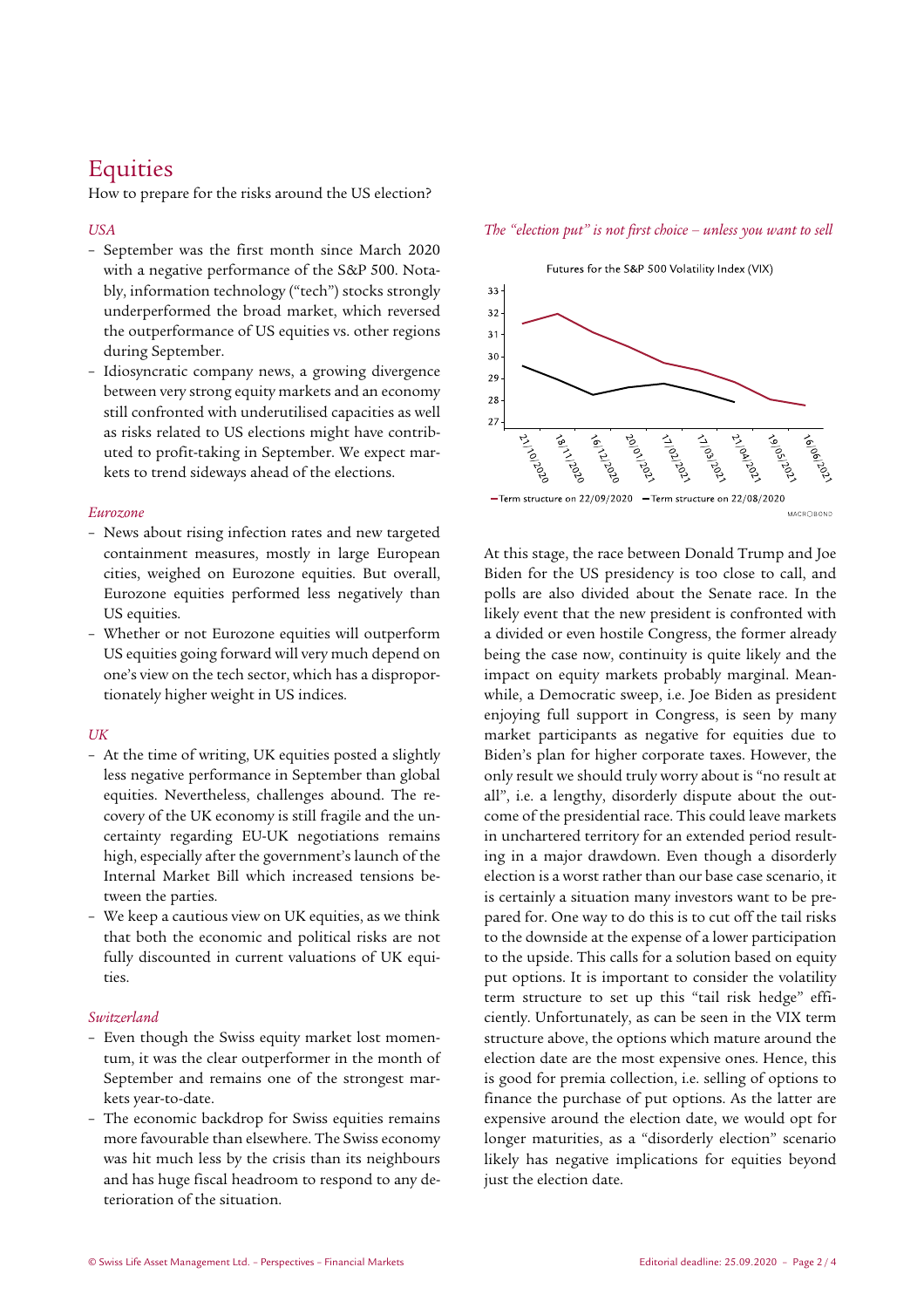## Currencies

USD might come again under pressure

### *USA*

- Amid the general "risk-off" sentiment in financial markets, the USD strengthened in September, especially against cyclical currencies such as EUR, GBP and commodities-related currencies such as AUD or CAD.
- Nevertheless, we expect renewed USD weakness going forward. Interest rate differentials remain too narrow to lend any significant USD support. Also, we expect many potential outcomes of the US election to be rather negative for the greenback (see main text).

### *Eurozone*

- After having hovered at around the 1.18 mark for one-and-a-half months, EUR/USD dropped in the second half of September. News about rising COVID-19 infections and new containment measures in the Eurozone have likely contributed to investors' caution regarding EUR.
- Our positive view on EUR/USD mainly reflects our expectation of general USD weakness until year-end (see above).

### *UK*

- In line with our view, Sterling depreciated significantly in September, as tensions regarding EU-UK trade negotiations increased with the government's announcement of the Internal Market Bill.
- With these risks now better reflected in GBP exchange rates, we move to a neutral view on sterling against USD, but expect continued weakness against EUR.

### *Switzerland*

- Despite negative risk sentiment in financial markets, CHF traded in a very tight range against EUR in September. Meanwhile, the CHF depreciation against USD allowed the SNB to scale back currency interventions.
- We stick to our neutral view on EUR/CHF but expect the CHF to appreciate again versus USD.

### *Japan*

- JPY showed broad-based appreciation in September.
- With many event risks, especially the US election, ahead of us, we opt for a positive view on JPY against USD.

### *Fading USD interest rate advantage*



The US election is the dominating "known unknown" in the third quarter. There is not only huge uncertainty about the outcome, but also on the potential impact on asset classes and the USD. Generally, many analysts believe that an election of Joe Biden, who currently leads the polls, would be negative for the USD, especially if he were to enjoy full support in Congress. We tend to agree. In this constellation, we should especially prepare for a combination of even higher fiscal deficits due to generous fiscal stimulus plans amid continuously low interest rates. While Joe Biden will likely keep a hawkish stance on China, markets might still see less risks of a significant escalation of trade tensions due to a less confrontational approach to the trade issue. However, investors might move to a more cautious view on US equities due to Joe Biden's tax plans. All these arguments speak in favour of a weaker USD. If a President Joe Biden were to face a hostile Senate, the potential for USD weakness would obviously be somewhat lower. Meanwhile, a re-election of President Trump is unlikely to have any material impact on USD. The worst case of a disorderly election could ironically strengthen the USD as the greenback remains an important safe haven currency, but our conviction on that view is admittedly low.

All in all, we prefer a negative view on USD at this stage, also because a crucial support, namely the USD's interest rate advantage, has faded during the crisis and is unlikely to return anytime soon amid the very dovish stance of the US Federal Reserve (see chart).